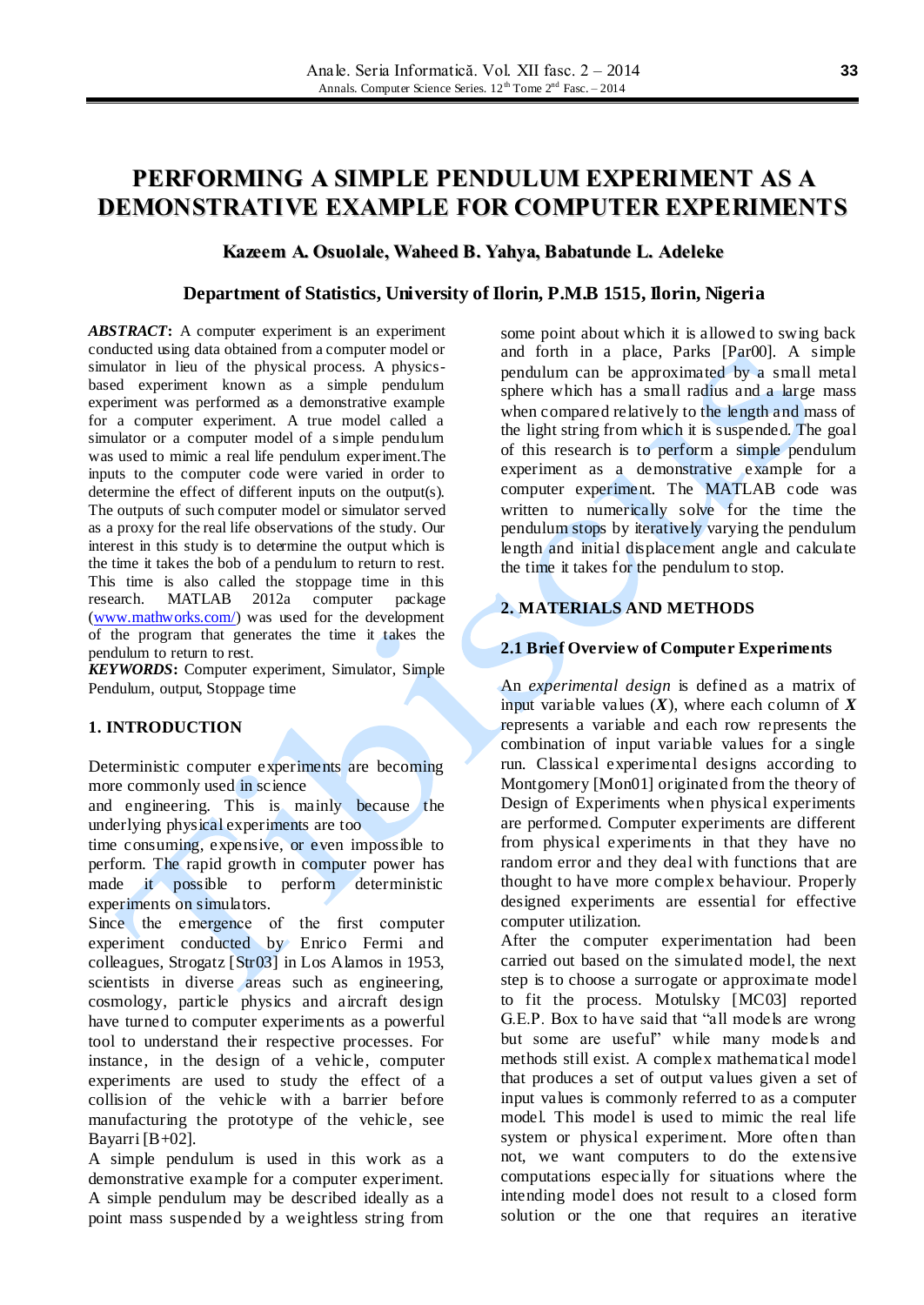solution. Computer models are distinct from models of data from physical experiments in that they are often not subjected to random error. In a computer experiment, observations are made on a response function *y* by running a complex computer model at various settings of input factors X. For instance, in the proposed simple pendulum experiment here, X can be a set of initial displacement angles in a system of differential equation and *y* can *be* the time it takes the pendulum to return to rest. Solving the resulting differential equations numerically for specified X gives a value for y. The goal of this model is to estimate the relationship between X and *y* from a moderate number of runs so that y can be predicted at untried inputs. Observations obtained from this experiment can be used to build up a computationally cheap surrogate model to the selected simulator or computer code. This surrogate model is used to approximate the computer simulator or model efficiently and inexpensively to investigate the behaviour of the function. A computer always produces the same output when it is fed with the same input. Due to the lack of random error, classical statistical modelling approaches are not appropriate**.** For example, one of the features of design of experiments is replication which simply results to redundant information in computer experiments. A major contribution to this area was made by Sacks [SSW89]. In many scientific investigations, complex physical phenomena are represented by a mathematical model

$$
Y=f(X), X\in [0,1]^m,
$$

(1)

where X consists of m input variables, *f* is the functional form of the relationship (computer code) and *Y* represents the response. This model is usually a solution to a set of equations, which can be linear, nonlinear, ordinary or partial differential in nature. Due to the complex nature of  $f(X)$  for many real life cases, the solution to equation (1) is often impossible to obtain analytically. Therefore, the scientists often study the complex relationship between the inputs  $X$  and outputs  $y$  by varying the inputs to the computer code and observing how the process outputs are affected.

## **2.2. Simple Pendulum Computer Model**

A simple pendulum may be described ideally as a point mass suspended by a massless string from some point about which it is allowed to swing back and forth in a place, Parks [Par00]. A simple pendulum can be approximated by a small metal sphere which has a small radius and a large mass when compared relatively to the length and mass of

the light string from which it is suspended. If a pendulum is set in motion so that it swings back and forth, its motion will be periodic. The time that it takes to make one complete oscillation is defined as the period T. The pendulum has the following non-linear differential equation as its model:

$$
ML^{2} \frac{d^{2} \theta}{dt^{2}} + b \frac{d\theta}{dt} + MgLsin(\theta) = 0
$$

$$
\frac{d^{2} \theta}{dt^{2}} = \frac{-b \frac{d\theta}{dt} - MgLsin(\theta)}{ML^{2}}
$$
(2)

where *M* is the mass (in  $kg$ ) of the bob, *L* is the length (in *metre*) of the pendulum, *θ* is the pendulum displacement angle (in degrees), *b* is the coefficient of friction (in *Newton*) and *g* is the acceleration (in *ms -2* ) due to gravity .The MATLAB code was written to numerically solve for the time the pendulum stops by iteratively varying the pendulum length and initial displacement angle and calculate the time it takes for the pendulum to stop. This model represents a system with two inputs (pendulum length and initial displacement angle) and one output (the stoppage time of the pendulum). The mass, *M* is specified while the friction (*b*) is also fixed. The model can be diagrammatically represented as shown below in Figure 1.

### **2.3. Implementation**

A computer program using MATLAB 2012a package was written to generate values for the input variables and concurrently calculate the output values. The acceleration due to gravity *g* was fixed at  $9.81$  ms<sup>-2</sup> mass was fixed at  $0.1$ kg and the friction, *b* was set to be 0.25N. We built up a complete diagrammatic model for a simple pendulum experiment to represent the non-linear differential equations used in this study. This diagram is shown in Figure 2 to aid the understanding of the input and output values generated from this experiment.

The simulink environment visually solves the model using a chosen solver (ode45) to numerically compute the value of  $\theta$  (pendulum displacement angle). The simulation is run infinitely until the angular displacement becomes zero and the time it occurs determined. The program loads the simulink model and passes the input parameters into the model and returns the stoppage time during each experimental iteration. The Pendulum Length *L* was varied between 0.2*m* and 1*m* while the initial displacement angle  $\theta$  was varied between  $5^0$  and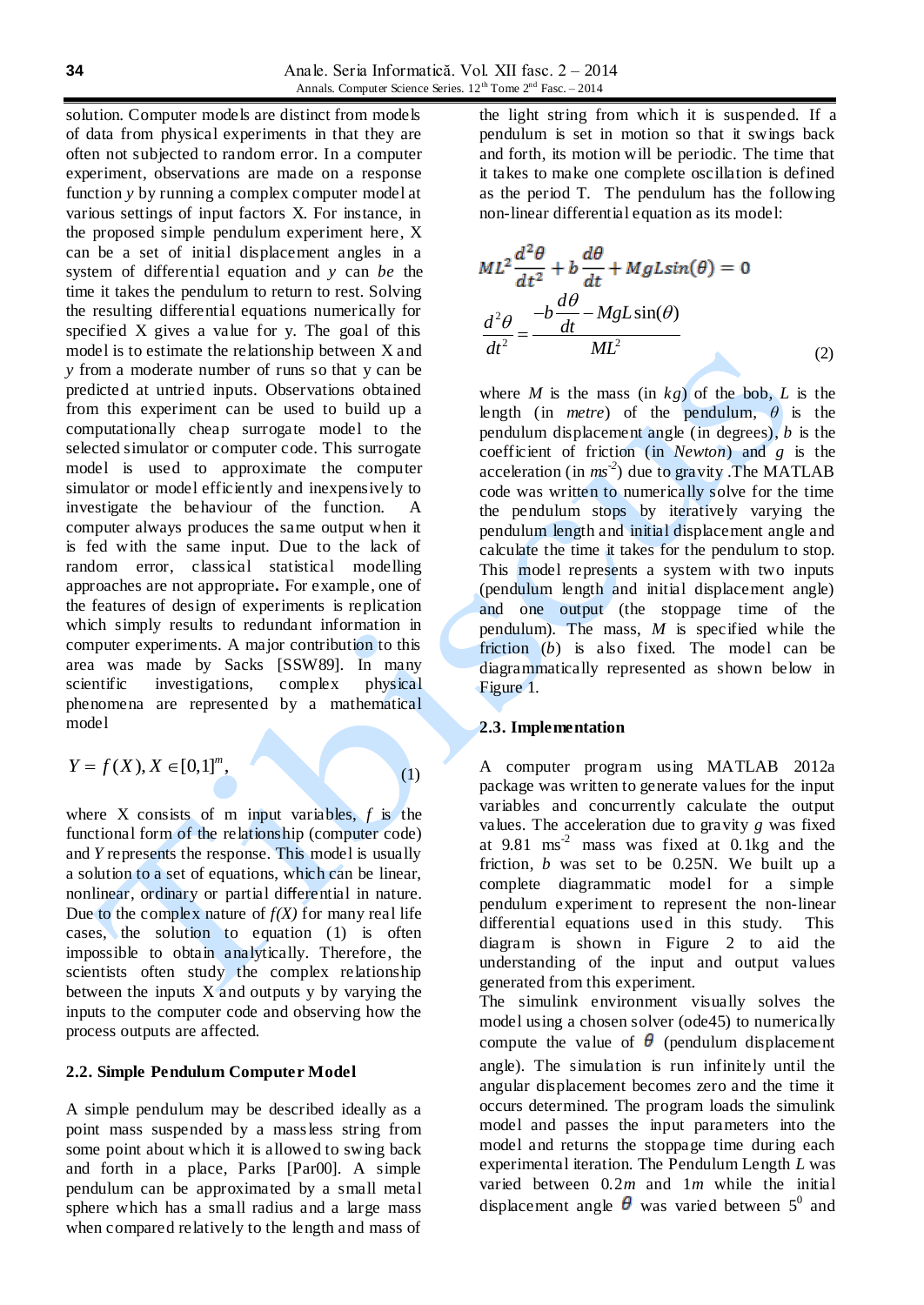Anale. Seria Informatică. Vol. XII fasc. 2 – 2014 Annals. Computer Science Series.  $12^{th}$  Tome  $2^{nd}$  Fasc. – 2014

 $180^0$  at regular increment of  $5^0$  intervals. The results from this experiment are presented in Table 1.

## **3.0 Results and Discussion**

This section presents the simulation results as shown by the line graphs in Figure 3.These graphs are presented in order to see at glance, the time the pendulum stops at different degrees of displacement angle when the pendulum length L is 0.2m, 0.4m, 0.6m, 0.8m and 1m. The line graphs showed separately the time it took the pendulum to stop at each pendulum length used in the experiment. The minimum time it took the pendulum to return to rest was 0.2s at  $180^{\circ}$  and the average displacement angle using harmonic mean was  $43.12^{\circ}$  for all the pendulum lengths used. The maximum time it took the pendulum to return to rest when  $L = 0.2m$  is 8s at  $165^{\circ}$  and the average time it took the pendulum to stop using harmonic mean was 3.38s.It took the

pendulum the maximum time of 7.64s to return to rest when  $L= 0.4$ m at 95<sup>0</sup> and the average time was 2.71s. The pendulum spent the maximum time of 7.08s to stop when L=0.6m at  $135^{\circ}$  and the average time was 3.30s. The pendulum also spent the maximum time of 12.83s and 19s to stop when L=0.8m at  $165^0$  and L=1.0m at  $150^0$  and the average times were 4.38s and 5.03s respectively. We also used the box plot as displayed in Figure 4 to compress the information contained in Fgure 3. This enables easy comparisons of the median stoppage times at different chosen pendulum lengths. From the boxplots, it can be observed that the minimum and maximum stoppage times of the pendulum at all the displacement angles were attained at the pendulum lengths of 0.4m and 1.0m respectively.

0.3965



**Figure 2: Simple Pendulum model build-up**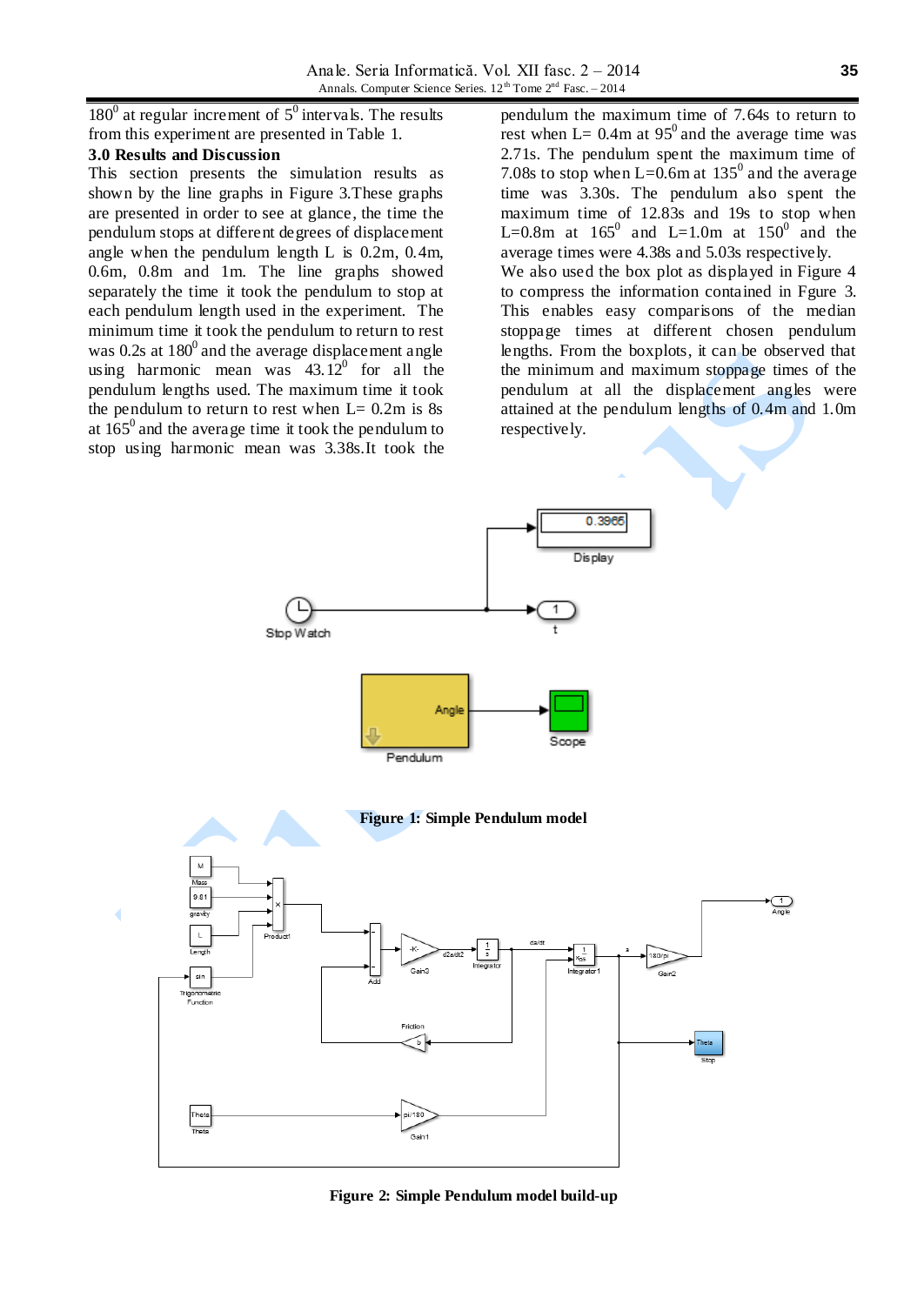Anale. Seria Informatică. Vol. XII fasc. 2 – 2014 Annals. Computer Science Series.  $12^{th}$  Tome  $2^{nd}$  Fasc. – 2014

| at various displacement angles for five different pendulum lengths |                                                         |                                                      |                                                         |                                                         |                                                         |
|--------------------------------------------------------------------|---------------------------------------------------------|------------------------------------------------------|---------------------------------------------------------|---------------------------------------------------------|---------------------------------------------------------|
| <b>Initial</b><br><b>Displacement</b><br>Angle                     | <b>Stoppage</b><br>Time at<br>Pendulum<br>length of 0.2 | <b>Stoppage Time</b><br>at Pendulum<br>length of 0.4 | <b>Stoppage</b><br>Time at<br>Pendulum<br>length of 0.6 | <b>Stoppage</b><br>Time at<br>Pendulum<br>length of 0.8 | <b>Stoppage</b><br>Time at<br>Pendulum<br>length of 1.0 |
| 5                                                                  | 5.19                                                    | 3.40                                                 | 4.27                                                    | 7.49                                                    | 10.28                                                   |
| $10\,$                                                             | 5.98                                                    | 5.85                                                 | 4.25                                                    | 8.41                                                    | 11.28                                                   |
| 15                                                                 | 4.46                                                    | 4.23                                                 | 5.11                                                    | 8.41                                                    | 12.32                                                   |
| $20\,$                                                             | 5.79                                                    | 1.77                                                 | 5.10                                                    | 10.25                                                   | 14.35                                                   |
| 25                                                                 | 5.03                                                    | 3.42                                                 | 5.93                                                    | 9.34                                                    | 14.35                                                   |
| 30                                                                 | 5.40                                                    | 5.05                                                 | 5.11                                                    | 9.35                                                    | 14.35                                                   |
| 35                                                                 | 5.97                                                    | 5.86                                                 | 5.94                                                    | 10.34                                                   | 14.37                                                   |
| 40                                                                 | 5.36                                                    | 6.68                                                 | 5.93                                                    | 10.28                                                   | 15.40                                                   |
| 45                                                                 | 5.73                                                    | 7.53                                                 | 5.12                                                    | 10.29                                                   | 15.40                                                   |
| 50                                                                 | 6.16                                                    | 5.88                                                 | 5.11                                                    | 10.29                                                   | 16.43                                                   |
| 55                                                                 | 5.55                                                    | 6.71                                                 | 5.11                                                    | 10.29                                                   | 15.43                                                   |
| 60                                                                 | 6.98                                                    | 6.72                                                 | 5.95                                                    | 10.32                                                   | 16.45                                                   |
| 65                                                                 | 5.50                                                    | 6.74                                                 | 6.81                                                    | 10.31                                                   | 15.44                                                   |
| $70\,$                                                             | 7.06                                                    | 5.12                                                 | 6.82                                                    | 12.18                                                   | 15.45                                                   |
| 75                                                                 | 5.58                                                    | 3.48                                                 | 6.00                                                    | 10.34                                                   | 15.48                                                   |
| 80                                                                 | 6.83                                                    | 2.69                                                 | 6.01                                                    | 11.36                                                   | 18.55                                                   |
| 85                                                                 | 5.67                                                    | 2.69                                                 | 6.85                                                    | 12.21                                                   | 16.52                                                   |
| 90                                                                 | 6.91                                                    | 4.35                                                 | 6.02                                                    | 11.32                                                   | 17.56                                                   |
| 95                                                                 | 5.75                                                    | 7.64                                                 | 6.03                                                    | 11.33                                                   | 15.55                                                   |
| 100                                                                | 7.31                                                    | 5.20                                                 | 6.90                                                    | 11.34                                                   | 17.60                                                   |
| 105                                                                | 5.83                                                    | 3.58                                                 | 6.09                                                    | 11.44                                                   | 16.61                                                   |
| 110                                                                | 6.66                                                    | 2.80                                                 | 6.11                                                    | 11.47                                                   | 18.68                                                   |
| 115                                                                | 7.17                                                    | 2.82                                                 | 6.11                                                    | 12.33                                                   | 18.70                                                   |
| 120                                                                | 6.01                                                    | 5.31                                                 | 6.15                                                    | 11.50                                                   | 17.72                                                   |
| 125                                                                | 7.25                                                    | 6.98                                                 | 6.17                                                    | 11.46                                                   | 18.77                                                   |
| 130                                                                | 6.09                                                    | 4.55                                                 | 6.19                                                    | 12.41                                                   | 18.81                                                   |
| 135                                                                | 6.61                                                    | 2.96                                                 | 7.08                                                    | 12.46                                                   | 18.85                                                   |
| 140                                                                | 7.45                                                    | 2.98                                                 | 6.27                                                    | 11.56                                                   | 18.88                                                   |
| 145                                                                | 6.42                                                    | 6.31                                                 | 6.32                                                    | 12.54                                                   | 18.93                                                   |
| 150                                                                | 6.39                                                    | 6.38                                                 | 6.38                                                    | 12.58                                                   | 19.00                                                   |
| 155                                                                | 6.50                                                    | 3.99                                                 | 6.41                                                    | 11.73                                                   | 18.05                                                   |
| 160                                                                | 6.61                                                    | 3.25                                                 | 6.52                                                    | 12.73                                                   | 18.13                                                   |
| 165                                                                | 8.00                                                    | 6.62                                                 | 6.61                                                    | 12.83                                                   | 18.23                                                   |
| 170                                                                | 7.00                                                    | 4.33                                                 | 6.73                                                    | 12.11                                                   | 18.39                                                   |
| 175                                                                | 7.83                                                    | 4.57                                                 | 7.00                                                    | 12.33                                                   | 18.64                                                   |
| 180                                                                | 0.20                                                    | 0.20                                                 | 0.20                                                    | 0.20                                                    | 0.20                                                    |

**Table 1: The estimated stoppage time of the pendulum (in seconds)**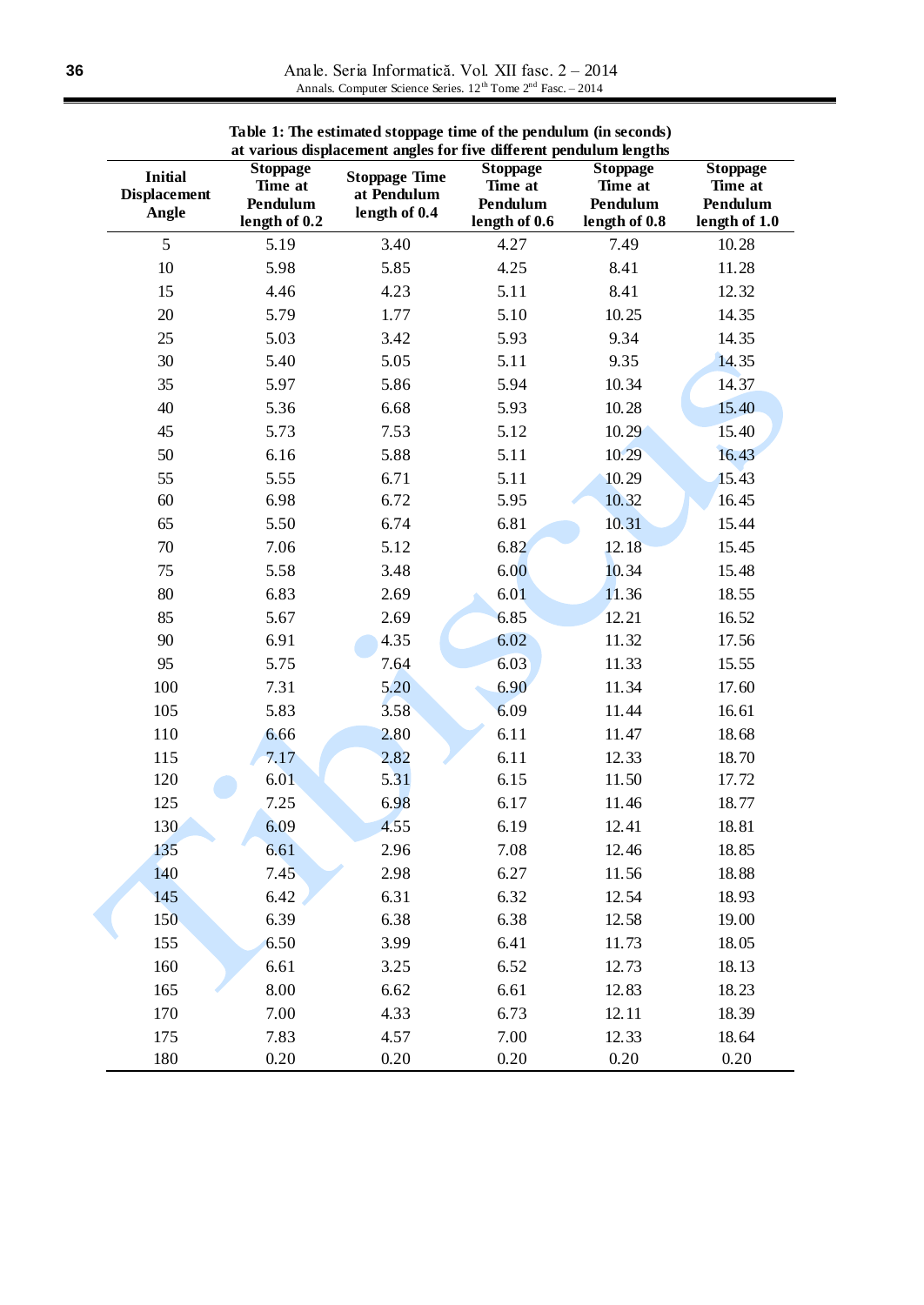





**Figure 4: Box Plots of the Stoppage Times at the five chosen Pendulum Lengths over all the displacement angles**